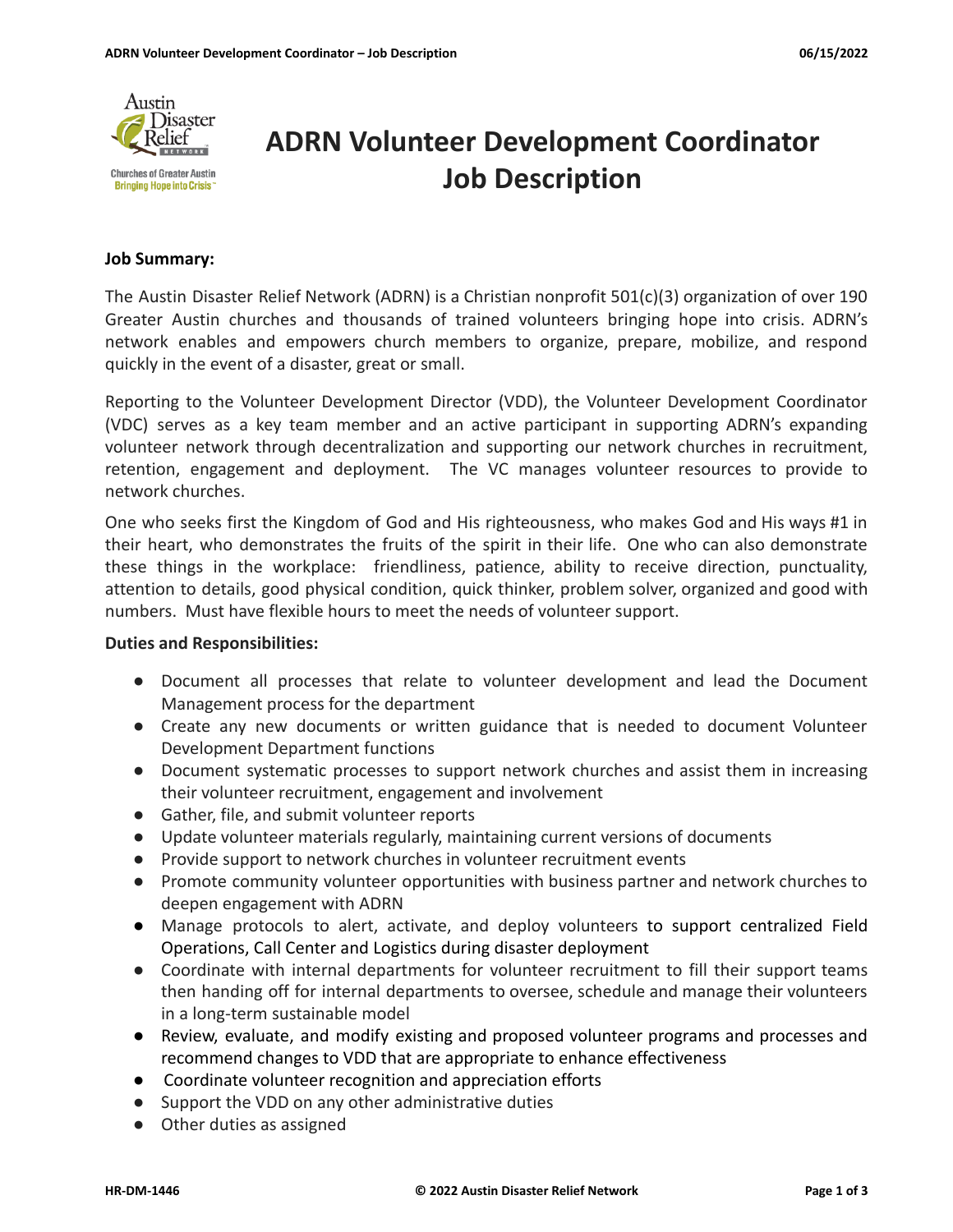## **Physical Demands:**

- The physical demands described here are representative of those that must be met by an employee to successfully perform the essential functions of this job. Reasonable accommodations may be made to enable individuals with disabilities to perform the essential functions.
- While performing the duties of this job, the employee is regularly required to sit at a computer, talk, hear, stand, walk, run, stoop, and kneel. The employee must frequently lift and/or move up to 25 pounds and occasionally lift and/or move up to 50 pounds. Possess adequate vision to monitor safety.

## **Hours:**

This position is an hourly, non-exempt position scheduled for 40 hours per week, flexible weekday scheduling. May include occasional evening and weekend hours.

## **Qualifications:**

- Bachelor's degree and 2-4 years experience as a coordinator, administrator, HR assistant, or similar role preferred
- Excellent communication skills, both written and oral; ability to influence, encourage and engage volunteers and develop long-term relationships.
- Strong organizational and time management skills with exceptional attention to detail.
- Reliable problem-solver with strong project management skills
- Able to take ownership of projects and chart their progress
- Ability to work both independently without close oversight, but also a team player who will productively engage with others at varying levels of seniority within and outside of ADRN
- Working knowledge of computer programs and databases is a plus
- Must have flexible hours on occasional nights and weekends to meet the needs of the volunteer schedule, and periodic disaster responses
- High energy, love and passion for God and His mission through ADRN is essential
- Kingdom minded and relationship focused

## **Key Experiences:**

- Excellent interpersonal skills.
- Resourceful and innovative problem-solving skills.
- Experience supervising volunteers, including training, assigning and reviewing work.
- Strong interpersonal, active listening, conflict resolution and facilitation skills.
- Proficiency in computer skills including Square, Microsoft Word, Excel, Email, web-links in WordPress, and electronic calendaring.

## **Organizational Expectations of Staff:**

- Follow organizational policy, procedures and practice a culture of honor with others.
- Learn, understand and embrace ADRN culture, foundational words from the Lord, and the ADRN vision and mission.
- Seek God's face, read His word and be led by the Holy Spirit.
- Communicates clearly with peers, co-workers, and team members.
- Sets the tone on reliability, attendance, high performance standards and what it means to be an "I AM Ready Christian", emotionally, spiritually and physically to all volunteers and staff.